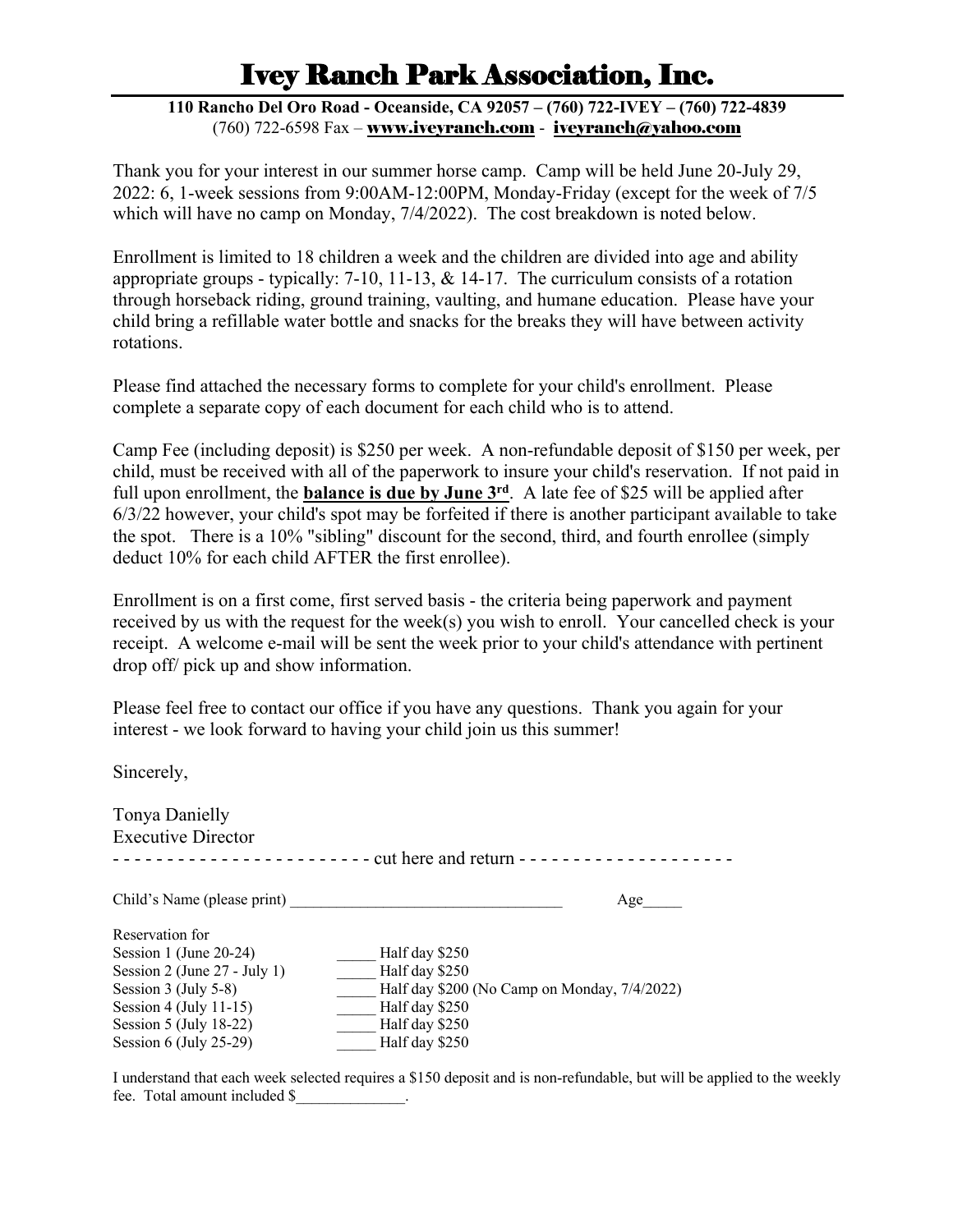# **Participant's Application and Health History**

| <b>GENERAL INFORMATION</b>                                                                                                          |   |   |        |                                                                                                                  |          |  |                                                                                                                                                                                                                                     |
|-------------------------------------------------------------------------------------------------------------------------------------|---|---|--------|------------------------------------------------------------------------------------------------------------------|----------|--|-------------------------------------------------------------------------------------------------------------------------------------------------------------------------------------------------------------------------------------|
| Participant:<br><u> 1989 - Johann Barn, fransk politik formuler (d. 1989)</u>                                                       |   |   |        |                                                                                                                  |          |  |                                                                                                                                                                                                                                     |
| Age: Height: Weight: Gender: M F Non-Binary<br>DOB:                                                                                 |   |   |        |                                                                                                                  |          |  |                                                                                                                                                                                                                                     |
| Address, City, State & Zip:                                                                                                         |   |   |        | <u> 1980 - Johann Barbara, martin amerikan basar da</u>                                                          |          |  |                                                                                                                                                                                                                                     |
| Home Phone:                                                                                                                         |   |   |        | Cell Phone:                                                                                                      |          |  | <u> 1989 - Johann Barbara, martxa alemaniar a</u>                                                                                                                                                                                   |
| Work Phone:                                                                                                                         |   |   | Email: |                                                                                                                  |          |  | <u> 1989 - Johann Barn, mars ann an t-Amhain Aonaich an t-Aonaich an t-Aonaich ann an t-Aonaich ann an t-Aonaich</u>                                                                                                                |
|                                                                                                                                     |   |   |        |                                                                                                                  |          |  |                                                                                                                                                                                                                                     |
| Caregivers:<br><u> 1980 - Jan Samuel Barbara, martin da shekara 1980 - An tsara 1980 - An tsara 1980 - An tsara 1980 - An tsara</u> |   |   |        |                                                                                                                  |          |  |                                                                                                                                                                                                                                     |
| Address (if different from above)                                                                                                   |   |   |        |                                                                                                                  |          |  |                                                                                                                                                                                                                                     |
| Home Phone:                                                                                                                         |   |   |        |                                                                                                                  |          |  | Cell Phone: <u>Department of the Cell Phone</u> Cell Phone and the Cell Phone of the Cell Phone of the Cell Phone of the Cell Phone of the Cell Phone of the Cell Phone of the Cell Phone of the Cell Phone of the Cell Phone of th |
| Work Phone:                                                                                                                         |   |   |        |                                                                                                                  |          |  |                                                                                                                                                                                                                                     |
| Referral Source:                                                                                                                    |   |   |        |                                                                                                                  |          |  |                                                                                                                                                                                                                                     |
| Referral Phone:                                                                                                                     |   |   |        | and the control of the control of the control of the control of the control of the control of the control of the |          |  |                                                                                                                                                                                                                                     |
|                                                                                                                                     |   |   |        | <u> 1980 - Andrea Station Barbara, amerikan personal (h. 1980).</u>                                              |          |  |                                                                                                                                                                                                                                     |
| How did you hear about the program?                                                                                                 |   |   |        |                                                                                                                  |          |  |                                                                                                                                                                                                                                     |
| <b>HEALTH HISTORY</b>                                                                                                               |   |   |        |                                                                                                                  |          |  |                                                                                                                                                                                                                                     |
| Diagnosis:                                                                                                                          |   |   |        |                                                                                                                  |          |  | Date of Onset:                                                                                                                                                                                                                      |
| Please indicate current or past special needs in the following areas:                                                               |   |   |        |                                                                                                                  |          |  |                                                                                                                                                                                                                                     |
|                                                                                                                                     | Y | N |        |                                                                                                                  | Comments |  |                                                                                                                                                                                                                                     |
| Allergies                                                                                                                           |   |   |        |                                                                                                                  |          |  |                                                                                                                                                                                                                                     |
| Behavioral                                                                                                                          |   |   |        |                                                                                                                  |          |  |                                                                                                                                                                                                                                     |
| Bone / Joint                                                                                                                        |   |   |        |                                                                                                                  |          |  |                                                                                                                                                                                                                                     |
| Breathing                                                                                                                           |   |   |        |                                                                                                                  |          |  |                                                                                                                                                                                                                                     |
| Circulation                                                                                                                         |   |   |        |                                                                                                                  |          |  |                                                                                                                                                                                                                                     |
| Communication                                                                                                                       |   |   |        |                                                                                                                  |          |  |                                                                                                                                                                                                                                     |
| Digestion                                                                                                                           |   |   |        |                                                                                                                  |          |  |                                                                                                                                                                                                                                     |
| Elimination                                                                                                                         |   |   |        |                                                                                                                  |          |  |                                                                                                                                                                                                                                     |
| Emotional / Mental Health                                                                                                           |   |   |        |                                                                                                                  |          |  |                                                                                                                                                                                                                                     |
| Hearing                                                                                                                             |   |   |        |                                                                                                                  |          |  |                                                                                                                                                                                                                                     |
| Heart                                                                                                                               |   |   |        |                                                                                                                  |          |  |                                                                                                                                                                                                                                     |
| Muscular                                                                                                                            |   |   |        |                                                                                                                  |          |  |                                                                                                                                                                                                                                     |
| Pain                                                                                                                                |   |   |        |                                                                                                                  |          |  |                                                                                                                                                                                                                                     |
| Sensation                                                                                                                           |   |   |        |                                                                                                                  |          |  |                                                                                                                                                                                                                                     |

Thinking Vision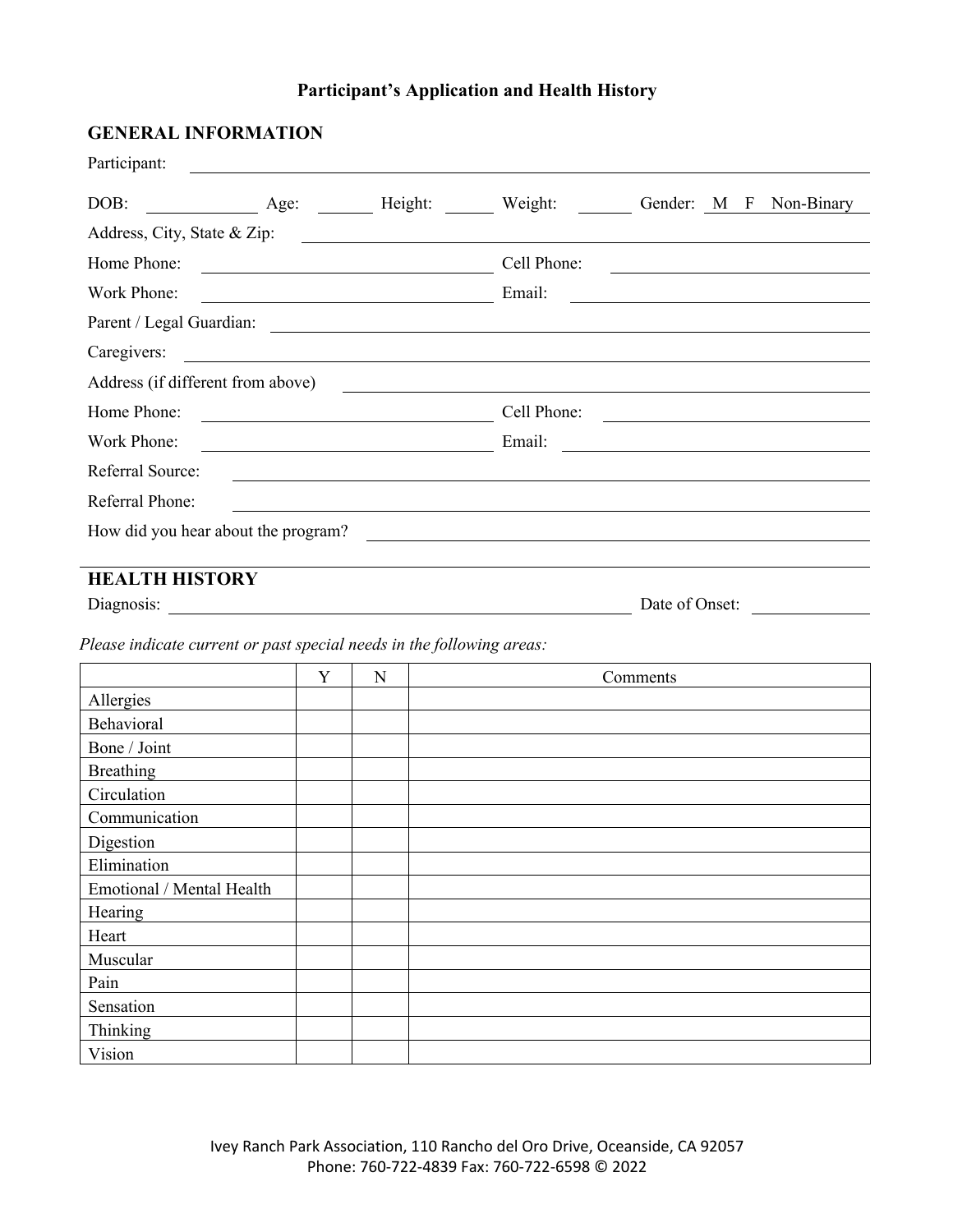Describe your abilities/difficulties in the following areas (include assistance required and equipment needed): **PHYSICAL FUNCTION** (i.e.: mobility skills - such as transfers, walking, wheelchair use, driving/bus riding

**PSYCHO/SOCIAL FUNCTION** (i.e.: work/school - including grade completed, leisure interests, relationshipsfamily structure, support systems, companion animals, fears/concerns, etc.)

**GOALS** (i.e.: Why are you applying for participation? What would you like to accomplish?

#### **PHOTO RELEASE** (please choose one)

**I DO DO NOT**

Consent to, and authorize the use and reproduction by, Ivey Ranch Park Association of any and all photographs, and any other audio/visual materials, taken of me for promotional material, educational activities, and exhibitions or for any other use for the benefit of the program.

I HAVE READ, AND AGREE TO ABIDE BY THE EQUESTRIAN PROGRAM POLICIES PROVIDED TO ME. ALL INFORMATION PROVIDED ON THESE FORMS IS TRUE AND CORRECT TO THE BEST OF MY KNOWLEDGE AND I FURTHER UNDERSTAND ANY INCOMPLETE PAPERWORK VOIDS PARTICIPATION IN THIS PROGRAM.

Signature: Date:

Client (if over 18 years of age), Parent (of minor) or Legal Guardian

Printed Name of Above Signature:

Ivey Ranch Park Association, 110 Rancho del Oro Drive, Oceanside, CA 92057 Phone: 760-722-4839 Fax: 760-722-6598 © 2022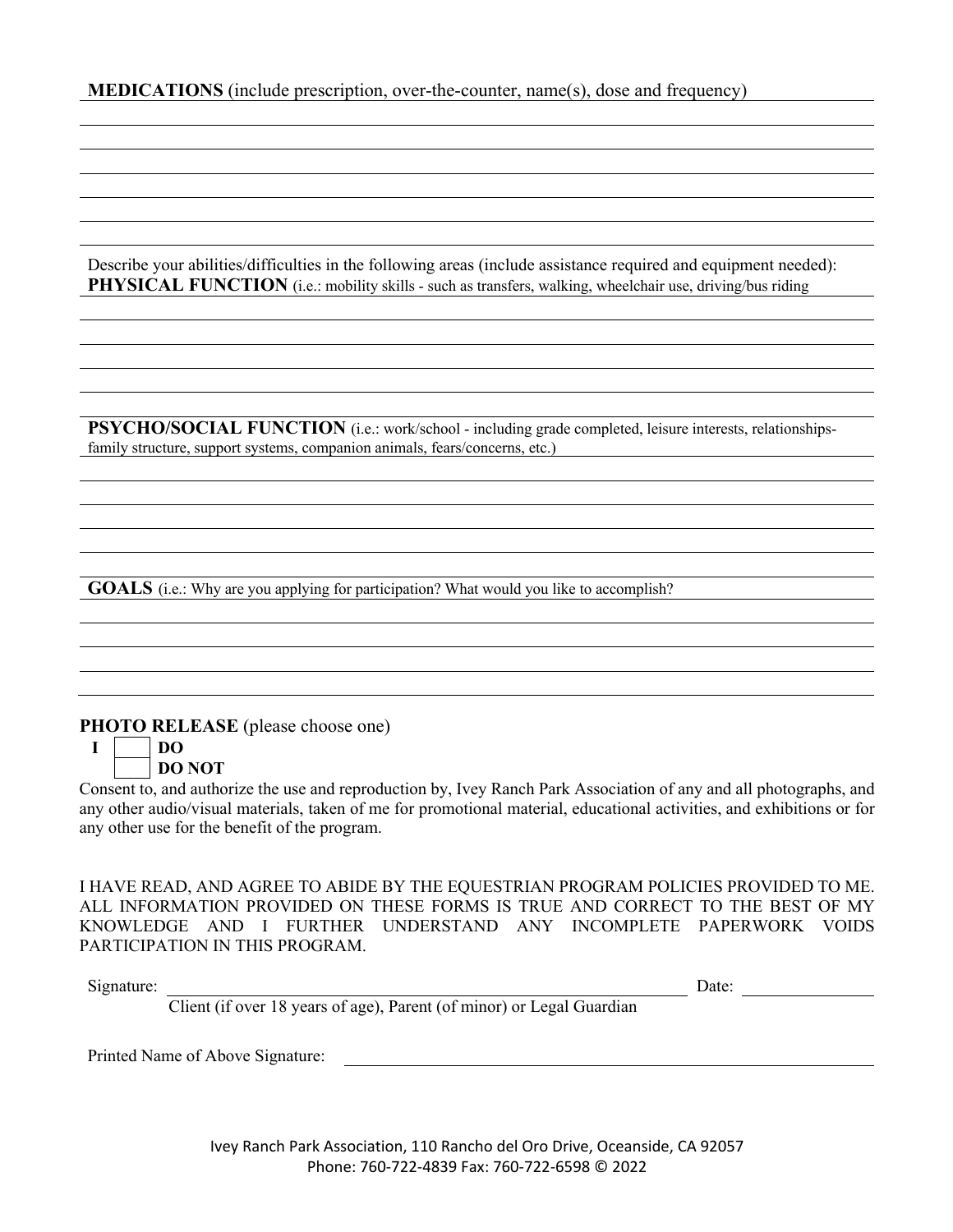#### **DEMOGRAPHIC INFORMATION 2022**

#### **The following demographic information is collected for grant writing purposes only and must be completed. This information is not shared with any other organization.**

As a non-profit organization, Ivey Ranch relies on grants and community support to run the many programs we offer. The volunteer opportunity selection is to assist us in recruiting individuals interested in offering support in order to keep program costs as low as possible. Please help us by providing the following information and letting us know if you are interested in helping in any of the ways listed.

Participant's Name:

| HOW DID YOU HEAR ABOUT IVEY RANCH?                                                                   |  |  |  |
|------------------------------------------------------------------------------------------------------|--|--|--|
|                                                                                                      |  |  |  |
| RACE (please identify only one category – if you identify with more than one, please choose 'other') |  |  |  |
| Caucasian                                                                                            |  |  |  |
| African American                                                                                     |  |  |  |
| American Indian (including North, Central & South American and Alaskan Native)                       |  |  |  |
| Asian                                                                                                |  |  |  |
| Native Hawaiian or Pacific Islander                                                                  |  |  |  |
| Other                                                                                                |  |  |  |
| ETHNICITY (please identify with only one category)                                                   |  |  |  |
| Hispanic or Latino                                                                                   |  |  |  |
| Not Hispanic or Latino                                                                               |  |  |  |
| HOUSEHOLD INFORMATION                                                                                |  |  |  |
| Family Size                                                                                          |  |  |  |
| Female Headed Household (YES or NO)                                                                  |  |  |  |
| Disabled or Special Needs (YES or NO)                                                                |  |  |  |
| <b>INCOME INFORMATION</b>                                                                            |  |  |  |
| Household Income at or below \$32,000                                                                |  |  |  |
| Household Income between \$32,001 - \$36,400                                                         |  |  |  |
| Household Income between \$36,401 - \$40,950                                                         |  |  |  |
| Household Income between \$40,951 - \$45,450                                                         |  |  |  |
| Household Income between \$45,451 - \$49,100                                                         |  |  |  |
| Household Income between \$49,101 - \$52,750                                                         |  |  |  |
| Household Income between \$52,751 - \$56,400                                                         |  |  |  |
| Household Income above \$56,401                                                                      |  |  |  |

I would like more information on Volunteer Opportunities at Ivey Ranch in the following areas:

Equestrian Program Assistance Care Program Assistance

Public Relations, Event Coordination, Fund Raising

Facility and Grounds Maintenance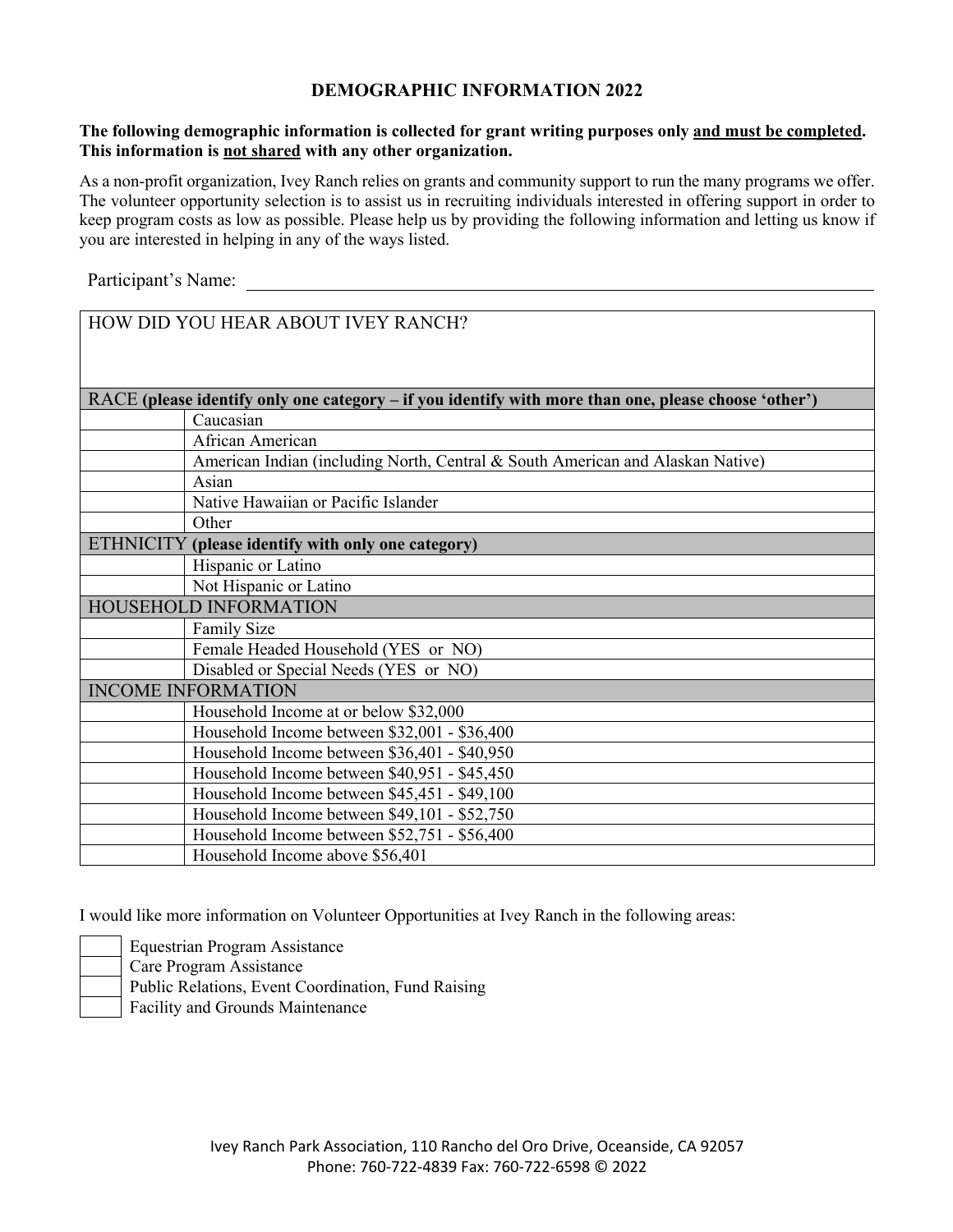### **AUTHORIZATION FOR EMERGENCY MEDICAL TREATMENT**

 $\sim$  Participant  $\sim$  Staff  $\sim$  Volunteer  $\sim$ 

| Name:                                                                                                                                                                                                                                                                                                                                                                                                                                                                                                                                                         | DOB:                                                                                                                | Phone: |  |  |
|---------------------------------------------------------------------------------------------------------------------------------------------------------------------------------------------------------------------------------------------------------------------------------------------------------------------------------------------------------------------------------------------------------------------------------------------------------------------------------------------------------------------------------------------------------------|---------------------------------------------------------------------------------------------------------------------|--------|--|--|
| Address, City,<br>State & Zip:                                                                                                                                                                                                                                                                                                                                                                                                                                                                                                                                |                                                                                                                     |        |  |  |
| <b>Current Medications:</b>                                                                                                                                                                                                                                                                                                                                                                                                                                                                                                                                   |                                                                                                                     |        |  |  |
| Allergies:                                                                                                                                                                                                                                                                                                                                                                                                                                                                                                                                                    | <u> 1989 - Johann Barbara, markazi bashkar a shekara ta 1989 - André a shekara ta 1989 - André a shekara ta 198</u> |        |  |  |
| In the event of an emergency:                                                                                                                                                                                                                                                                                                                                                                                                                                                                                                                                 |                                                                                                                     |        |  |  |
| Name:                                                                                                                                                                                                                                                                                                                                                                                                                                                                                                                                                         |                                                                                                                     | Phone: |  |  |
| Name:<br><u> 1980 - Johann Barbara, martxa a</u>                                                                                                                                                                                                                                                                                                                                                                                                                                                                                                              |                                                                                                                     | Phone: |  |  |
| Name:                                                                                                                                                                                                                                                                                                                                                                                                                                                                                                                                                         |                                                                                                                     | Phone: |  |  |
| In the event emergency medical aid/treatment is required due to illness or injury during the process<br>of participation, or while being on the property of the agency, I authorize Ivey Ranch Park Association to:<br>1. Secure and retain medical treatment and transportation if needed.<br>2. Release client records upon request to the authorized individual or agency involved in the<br>medical emergency treatment.<br>This authorization includes x-ray, surgery, hospitalization and any treatment procedure deemed necessary<br>by the physician. |                                                                                                                     |        |  |  |
| Signature:<br>Client (if over 18 years of age), Parent (of minor) or Legal Guardian                                                                                                                                                                                                                                                                                                                                                                                                                                                                           |                                                                                                                     | Date:  |  |  |
| Printed Name of Above Signature:                                                                                                                                                                                                                                                                                                                                                                                                                                                                                                                              |                                                                                                                     |        |  |  |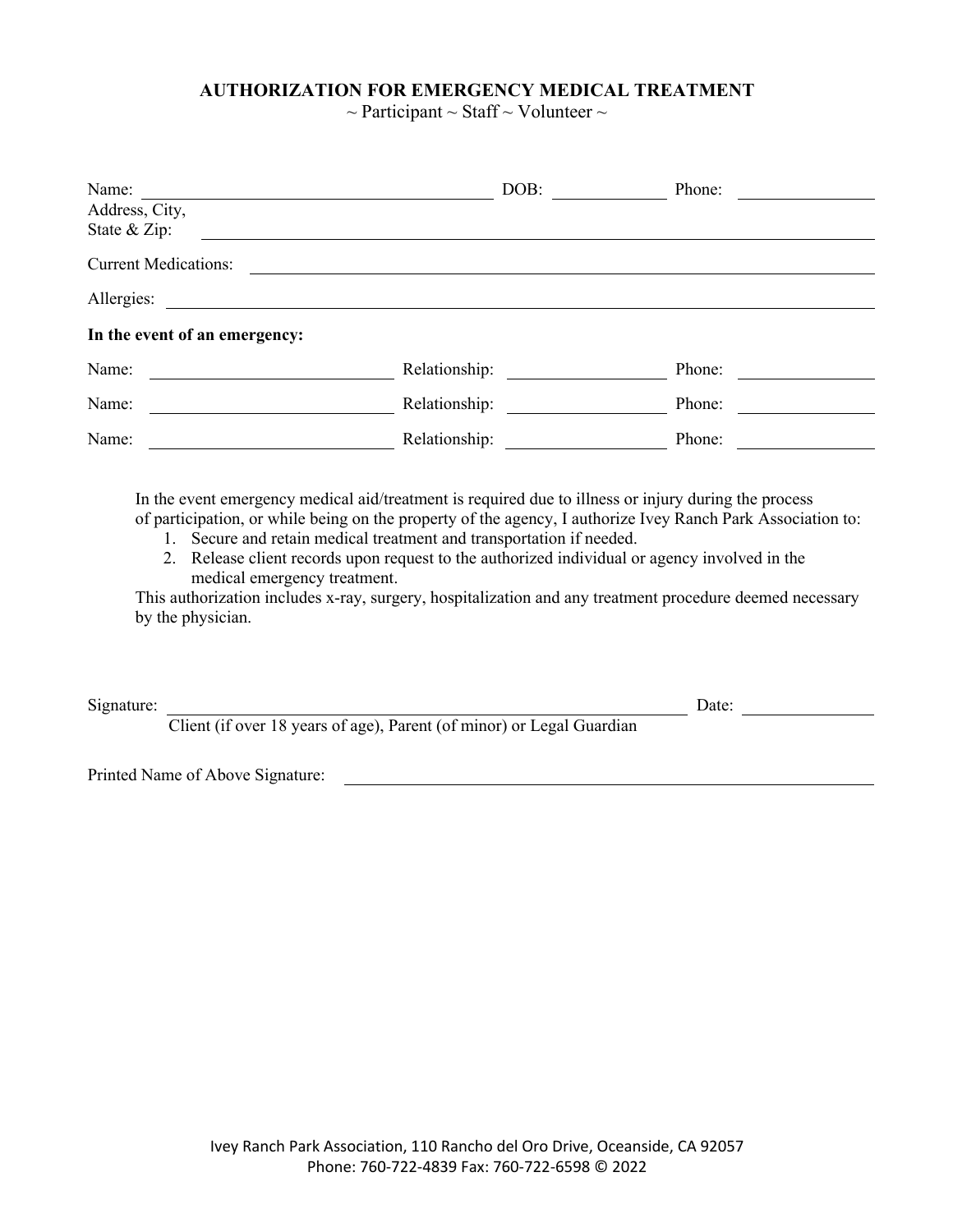## **Ivey Ranch Park Association – Equestrian Program**

# **WAIVER OF LIABILITY FOR PARTICIPANTS**

I hereby waive any right or cause of action arising as a result of my own, or my child's, participation in the Ivey Ranch Park Association Equestrian Program from which any liability may or could accrue against Ivey Ranch Park Association, or the officers, staff, volunteers, and associates, collectively or individually. Without limiting the generality of the foregoing, I agree that this waiver shall include any rights or causes of action resulting from personal injury to me, or damage to my property, sustained in connection with my activities for the Ivey Ranch Park Association Equestrian Program.

In consideration of the acceptance of my own, or my child's, participation in the program listed above, I hereby, for myself, my heirs, executors, administrators, and assignees, release, waive, and/or forever discharge any and all rights and claims for damages that may be suffered by me, or my child, as a result of, preparation for, or participation in, the equestrian program. I recognize the risks associated with my/his/her/their participation in the program and specifically agree to indemnify and hold harmless Ivey Ranch Park Association; including any members, any employee, all program participating individuals associated with Ivey Ranch Park Association, any promoter, sponsor, or subcontractor whose facilities and/or services are being used for this program, from any and all injuries or damages arising from, or in any way contributed to, my or my child's participation in this program.

I understand that reasonable measures will be taken to safeguard the health and safety of all participants and that I will be notified (or the contact that I have listed) as soon as possible in case of any emergency affecting me, or my child. In the event I cannot be reached (or the contact that I have listed) in an emergency, I hereby authorize the directions listed on the Emergency Medical Treatment Form to be followed.

I, the participant, parent, guardian, or legal custodian of the minor participant, do hereby assent to above waiver and release and agree to all the terms as stated above.

|                                                                      | DOB:          |
|----------------------------------------------------------------------|---------------|
| Participant's Gender: Male / Female / Non-Binary (please circle one) |               |
| Adult Signature: (Self, Parent or Guardian)                          | Date:         |
|                                                                      |               |
| Signatories Printed Name:                                            | Relationship: |
|                                                                      | Phone:        |
| Address, City, State & Zip:                                          |               |
| Emergency Contact:                                                   | Phone:        |
| Relationship to Emergency Contact:                                   |               |

Ivey Ranch Park Association, 110 Rancho del Oro Drive, Oceanside, CA 92057 Phone: 760-722-4839 Fax: 760-722-6598 © 2022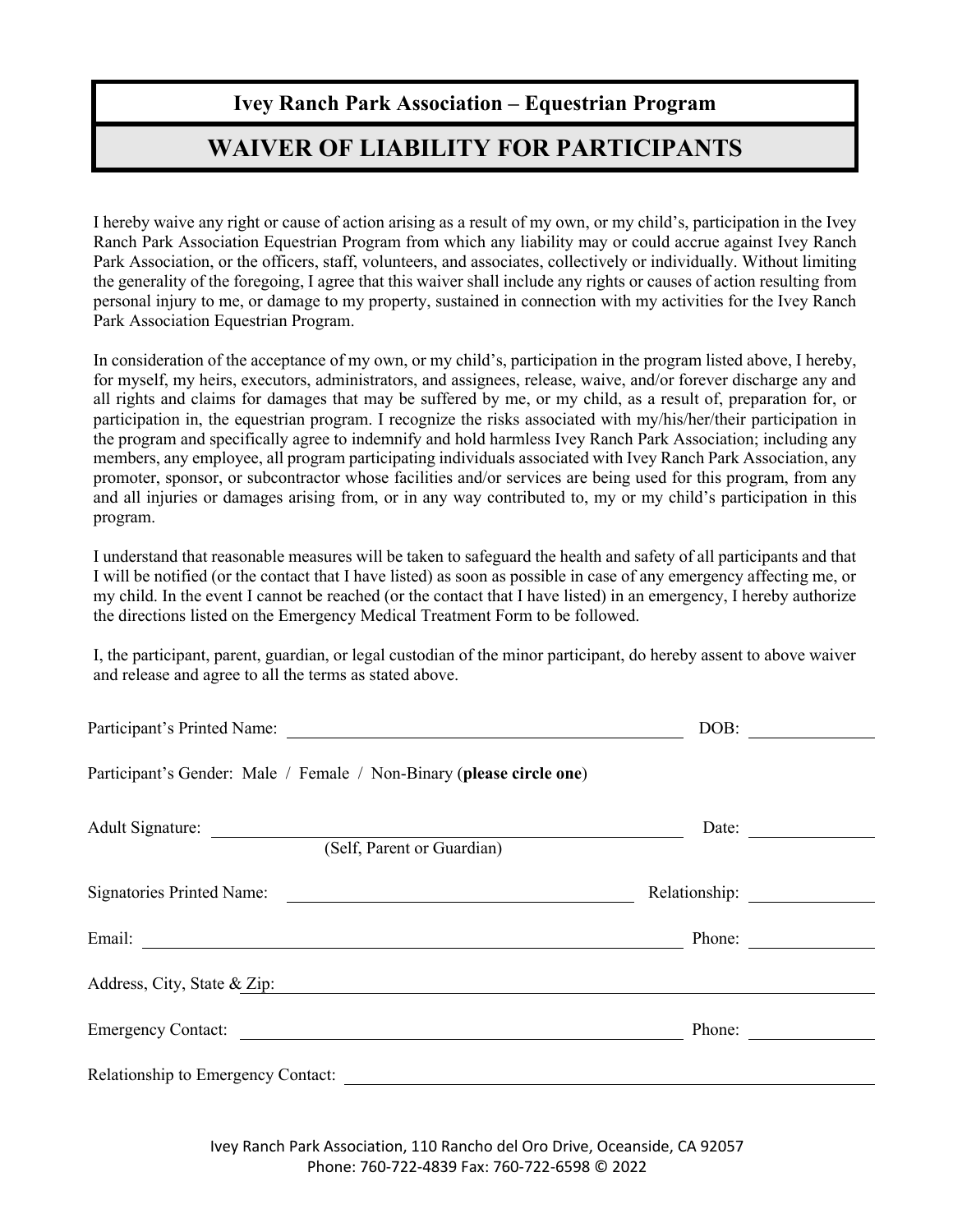# **Ivey Ranch Park Association**

**Covid-19 Acknowledgement of Risk and Acceptance of Services**

I, Client Name), am aware of the risks of contracting Covid-19 while receiving face to face services from Ivey Ranch Park Association.

I am aware that face to face services increase my risk of contracting and passing on the Covid-19 or Coronavirus and agree to hold harmless Ivey Ranch Park Association, it's employees, and all other individuals I may come in contact with during this interaction and receiving of services.

I have read, agree to, and will follow all guidelines and mandatory protocols for personal hygiene, personal safety, and public safety as recommended by Ivey Ranch Park Association and my individual provider/practitioner. These mandatory protocols are as follows:

-Masks are required for all participants while indoors.

-All posted directions and staff instruction must be followed regarding cleaning and sanitizing of brushes, tack, and equipment.

-Clients are to remain on-site for the duration of their lesson time only.

-Parents, guests, and observers must remain in the parking lot or the grass area in front of the lot and remain 6 feet away from the arena fence.

-Riders will utilize personal helmets or make arrangements with staff to reserve a program helmet.

Clients who do not comply with these mandatory protocols will be given one verbal warning by staff. If client continues to show non-compliance with mandatory protocols, they will then be asked to leave the premises.

I agree to cancel my services should I have, within the previous 24 hours to 2 weeks, personally exhibited or have been in contact with someone who has presented with illness including; cough, sneezing, fever, chest congestion or additional signs of potential spread of any virus or bacteria/disease. In addition, if I am diagnosed with Covid-19, I agree to notify Ivey Ranch Park Association immediately.

I am signing under my own free will and choice and agree to follow these and hold harmless all individuals associated with or through my services acquired from Ivey Ranch Park Association.

| <b>Client Name:</b> |                              | Date: |  |
|---------------------|------------------------------|-------|--|
| Adult Signature:    |                              | Date: |  |
|                     | $(Solf)$ Doront or Guardian) |       |  |

(Self, Parent, or Guardian)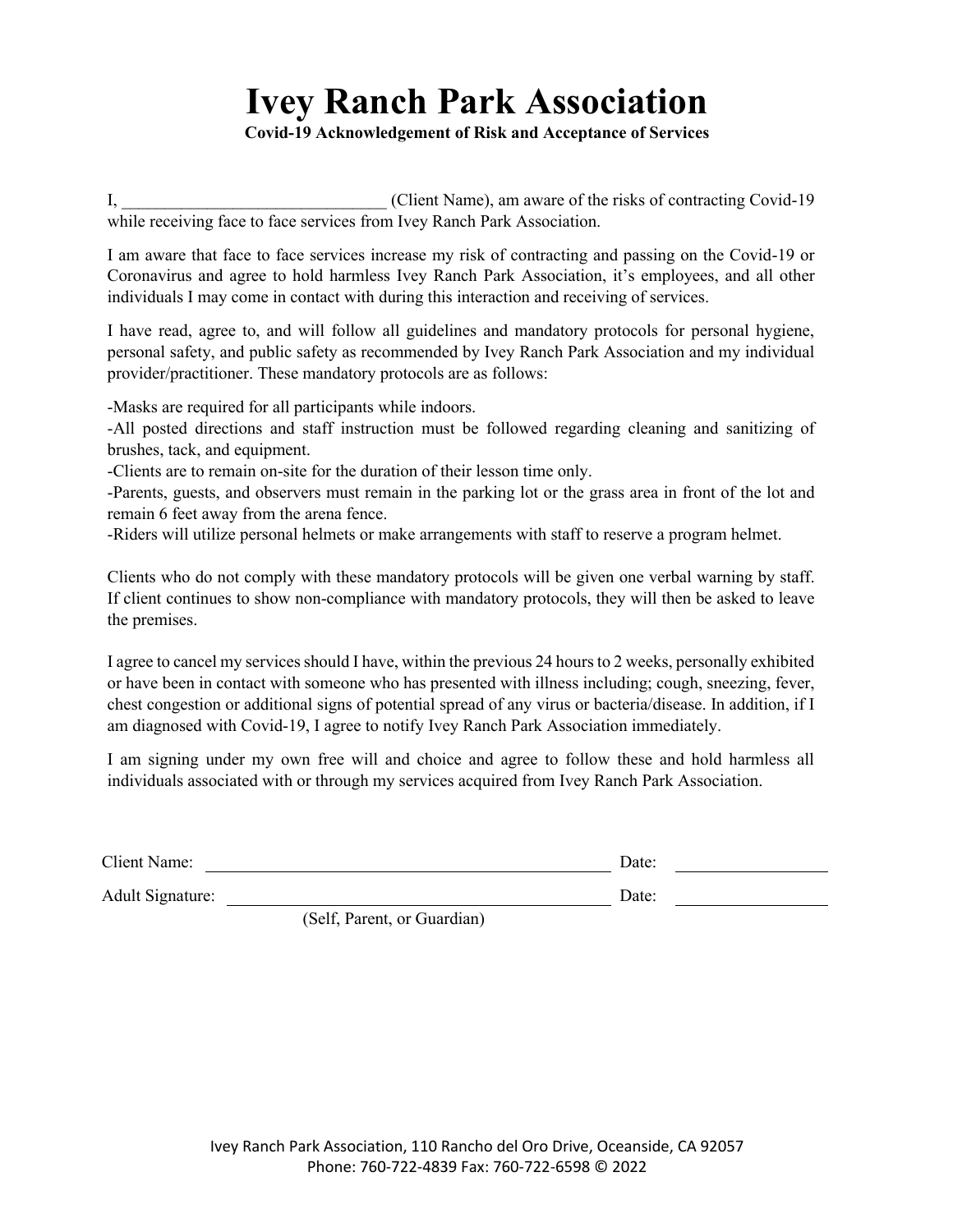## Ivey Ranch Park Association Equestrian Program Policies

#### **Absentee / Sick**

An absence can be excused / credited if the office is contacted AT LEAST four (4) hours ahead of the scheduled riding time. If we do not receive at least 4- hour notification of a cancellation you will considered a "no show" and no credit will be issued. You are allowed one (1) excused absence every other month (this includes sickness and vacation). You must call the business office at (760) 722- 4839.

#### **Continuing Riders**

If you plan on continuing riding the following month, payment must be received by the first lesson of the month. The following Month, Time, Day and Slot will only be held if payment is RECEIVED by the first lesson of the month that the rider is currently participating in.

#### **Family Compliance**

When you come for lessons with your child you are asked to "leave your child at the gate". You are welcome to sit at the benches outside of the fence, or in your car, or even at the benches by the Horse Office, but the idea is that the Instructor takes over and that parents, family members, and friends are now JUST observers. Under no circumstances should you be handling, grooming, tacking, holding or leading horses, or coaching your child from the sidelines (that includes repeating what you heard the instructor say). The Instructor instructs - leave him / her as the authority in relation to the horses.

#### **Interaction with Horses**

Do not pet or feed any of the horses. "Visiting", which consists of looking at only, is allowed only at the conclusion of the lesson time until the next class arrives or the Instructor leaves the area, whichever comes first.

#### **Late Arrival**

If you are more than 10 minutes late to a class you will not be allowed to participate and no credit will be issued.

#### **Make-Ups / Credits**

There are no "Make-Up" lessons. ln the case of an excused absence, the rider's account is credited the single lesson fee. This credit is applied to the following month's fees. ]f a rider does not continue, a refund will be issued at the end of the month (by check or posted to a credit card if that is how fees were originally paid).

#### **Pick Up**

A child may be dropped off for a lesson but MUST be picked up on time. Late pick-up is cause for immediate dismissal from the program without refund.

#### **Rain / Instructor's Absence**

If lessons are cancelled due to rain there will be a message on the barn message machine that says "Lessons for (day and time) are canceled due to rain". Please call if you are concerned about weather conditions (760) 722-4839 ext 417. If the message does not specifically say that lessons are cancelled, then they are not. Full credit will be given in the instance of rain or an instructor's absence. Finally, if there are circumstances that fall outside of these standard policies then please contact the office directly. INSTRUCTORS CAN NOT EXCUSE ABSENCES, only the office can, so please communicate with us so that attendance and books are kept accurately.